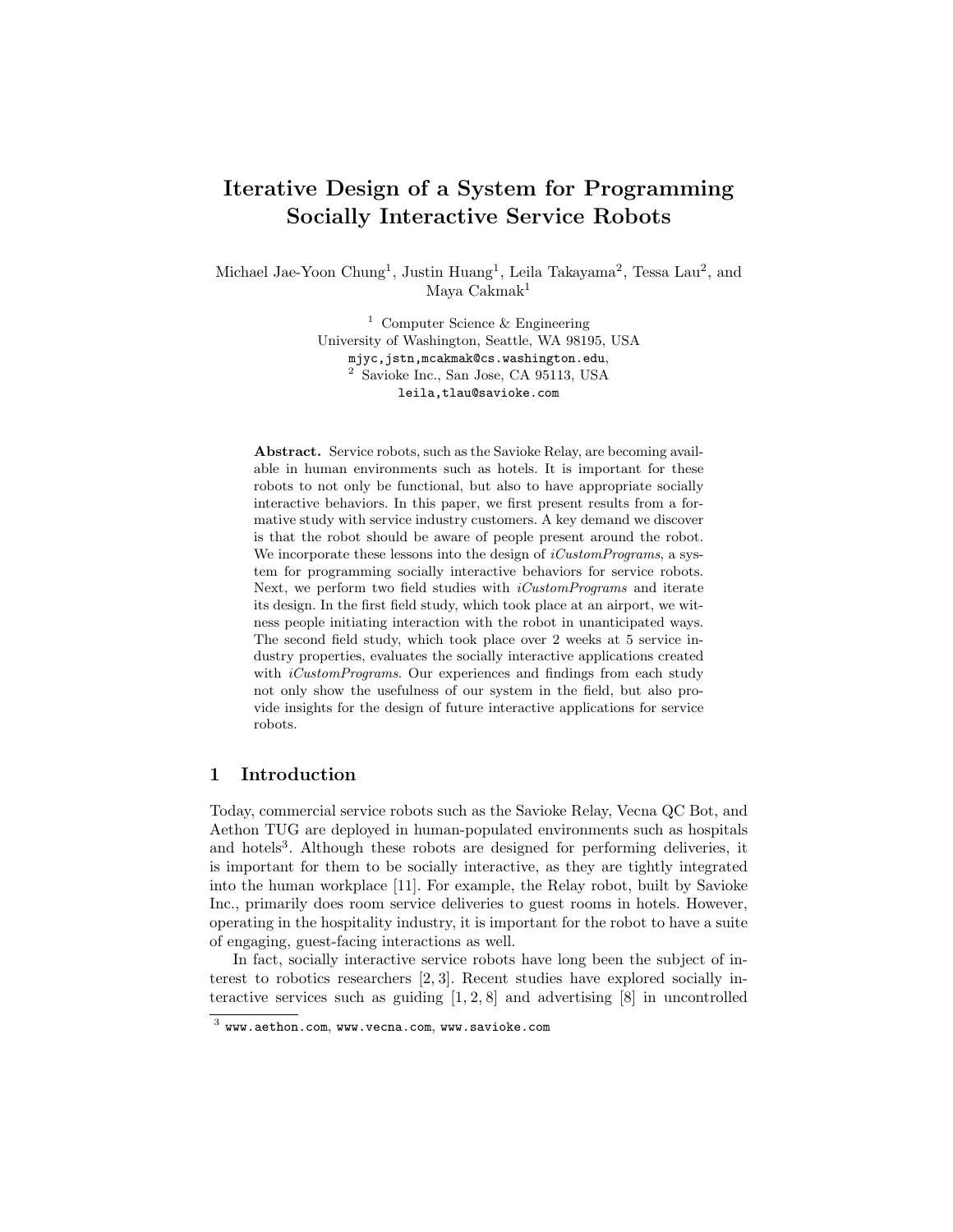human-populated environments such as office buildings [1], shopping malls [8], and airports [10]. As in those studies, we believe in the importance of designing for and evaluating in real-world environments.

In this paper, we present *iCustomPrograms*, a programming system, for developing socially interactive applications for mobile service robots. This paper contributes the design of iCustomPrograms as well as empirical findings from the deployment of interactive applications developed with iCustomPrograms in real-world service industry properties. We first interviewed employees in the service industry to understand what kinds of robot applications would be useful (Section 3). This information helped us to design the initial version of  $iCustomer$ Programs. We performed an initial field study to evaluate applications built with this system (Section 4). Based on findings from the initial study, we made enhancements to *iCustomPrograms* and conducted a larger field study (Section 5).

Our system was developed for the Savioke Relay, a 3-foot tall mobile robot with an interior bin and a touchscreen display (Fig. 2). However,  $iCustomer$ grams can be used in principle with any robot that has similar capabilities <sup>4</sup>.

## 2 Related Work

Researchers have long been interested in studying socially interactive service robots [3]. RHINO was one of the earliest examples, acting as a tour guide in a museum [2]. More recently, the SPENCER project investigated having a robot escort passengers in a busy airport [10], and the FROG project studied having a tour guide robot in an outdoor zoo [12]. The major contributions of this body of work addressed core technical challenges arising in the field, such as tracking human individuals or groups in crowded environments [10], or long-term outdoor mapping and localization problems [12].

Other researchers have studied human-robot interaction issues for service robots. Some investigated long-term human-robot relationships with a receptionist robot [5] and a delivery robot [9]. Researchers also investigated the commercial robots in the workplace; Mutlu et al. studied how the environmental factors in the workplace influence interaction with the robot [11].

Our work is closely related to studies that investigated integrated robotic systems for interacting with people in human-centric environments. Kanda et al. studied a humanoid robot that could guide people and advertise shops in a shopping mall [8], and Bohus et al. deployed a Nao humanoid robot that could provide directions to people in an office building [1]. Unlike the systems studied in those two, the robot we studied is not anthropomorphic and the interactive behaviors we studied were meant for cognitively lightweight interactions, e.g. short screen interactions. In addition, we focused on behaviors that used the robot's on-board sensors, rather than a network of off-board sensors in the environment. Our work is also closely related to systems for developing or generating socially interactive behaviors [4, 6]. While their evaluations were conducted in lab environments, our work presents evaluations based on field studies.

 $4$  (see the discussion section in [7])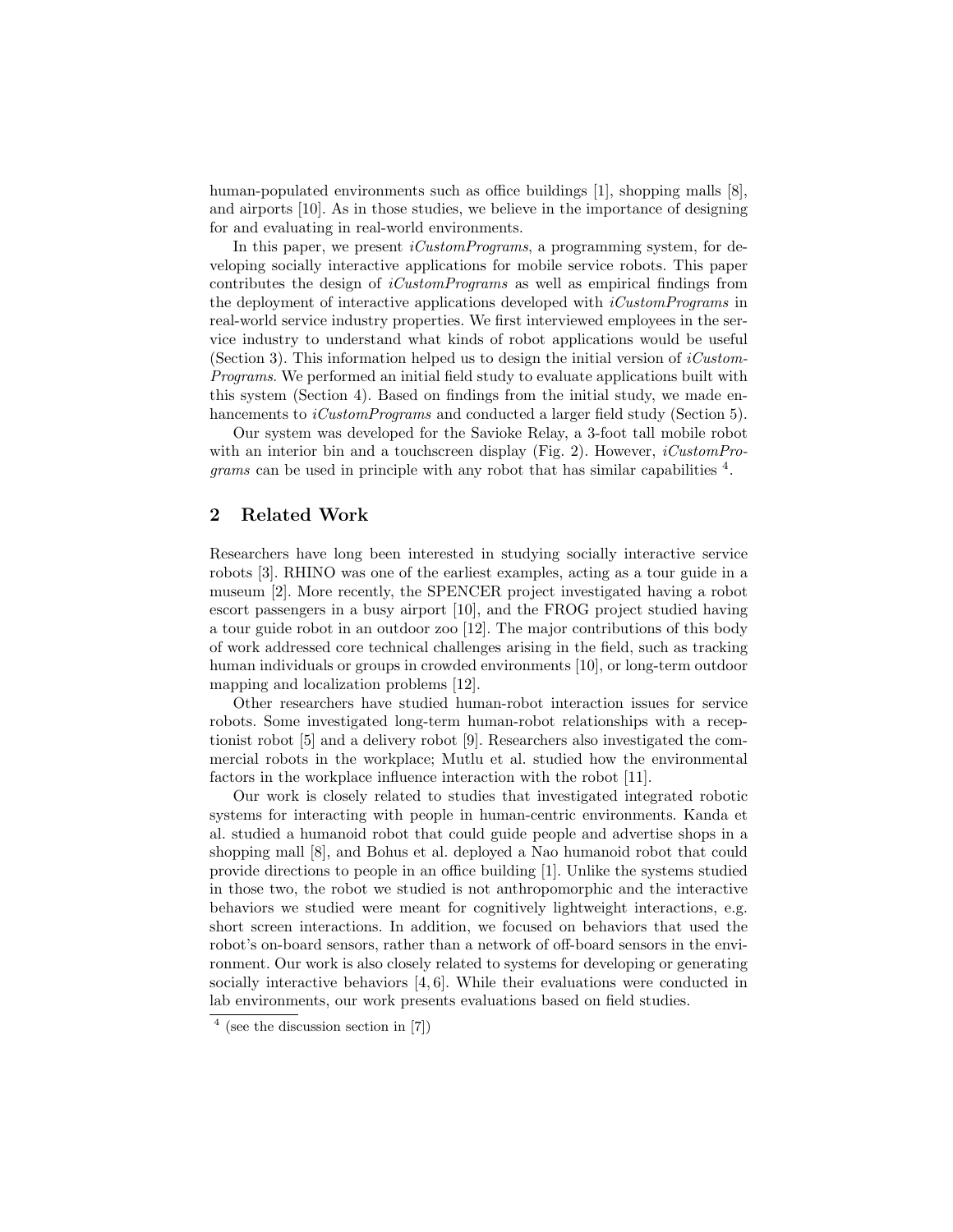Table 1. Summary information about service industry properties studied in this paper.

|   |         |            | Property Type Used since Point of contact                       | Requested<br>applications                                  | Target areas                                         |
|---|---------|------------|-----------------------------------------------------------------|------------------------------------------------------------|------------------------------------------------------|
| A | Airport | $2/2016^*$ | Corporate executives,<br>Customer satisfaction<br>manager       | People delight,<br>Service recovery                        | Indoor garden,<br>Baggage claim,<br>Immigration hall |
| B | Hotel   | 1/2015     | Hotel manager,<br>Business consultant,<br>Front desk supervisor | People delight,<br>Mobile kiosk,<br>Demo                   | Lobby,<br>Bar                                        |
| C | Hotel   | 6/2015     | Guest service manager,<br>Sales & marketing director            | People delight,<br>Service recovery, Lobby<br>Mobile kiosk |                                                      |
| D | Hotel   | 7/2015     | Hotel manager,<br>Guest experience manager                      | Service recovery, Lobby,<br>Demo                           | Breakfast area                                       |
| E | Hotel   | 8/2015     | IT manager,<br>Area general manager                             | Mobile kiosk                                               | Lobby                                                |

\* Used since field study I

## 3 Formative Study

Although the Savioke Relay robot was built for a specific application (room service in hotels), it can be considered as a generic platform with a wider range of applications. The goal of our formative study is to discover potential applications that are desirable for existing Savioke customers and inform the design of a rapid programming system for creating those applications. To that end, we gathered information from five customers from the service industry.

#### 3.1 Data Collection

Information about the properties we studied in this paper is summarized in Table 1. Property A was an airport in Southeast Asia and the rest were hotels in the San Francisco Bay Area. Unlike the other properties, Property A had not used the robot prior to the first field study. Additionally, the target areas considered by Property A were larger ( $\approx 4000m^2$ ) and more crowded than the areas considered by the other properties  $( $200m^2$ ).$ 

We analyzed meeting notes and email exchanges between Property A and Savioke employees. The meeting notes were collected from two meetings held at Savioke headquarters and one meeting held at the airport in 2015. During those meetings, Savioke employees surveyed the target areas in the airport and performed demos of the Relay doing deliveries. The two groups also brainstormed potential applications together.

For Properties B–E, we analyzed the field notes taken by a Savioke customer satisfaction manager during regular checkup visits in February 2016. As part of the visit, the customer satisfaction manager met with one or two hotel representatives individually and asked them for (i) general feedback on using Relay, (ii)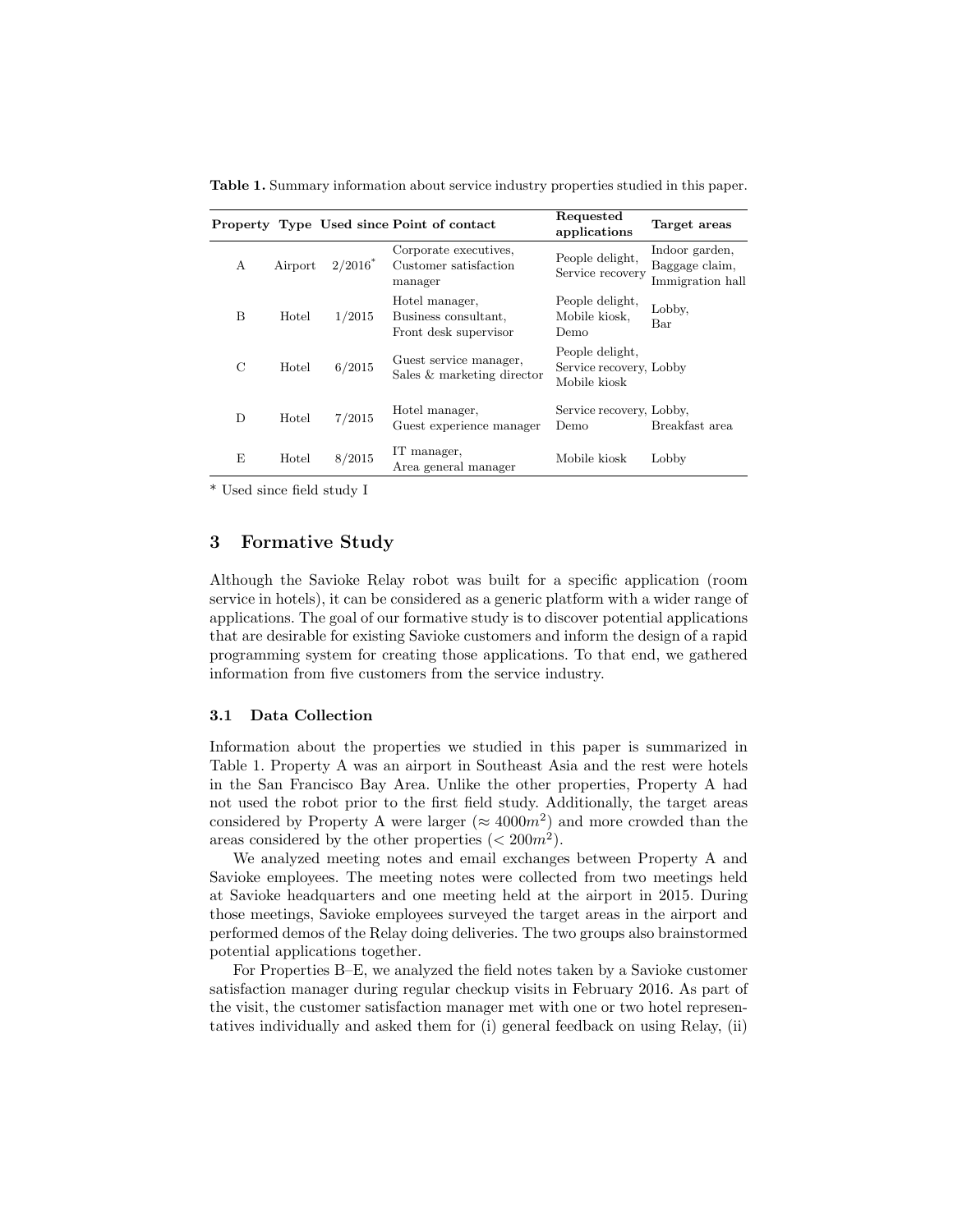their wish list of new robot applications, and (iii) feedback on support infrastructure. Our analysis focused on the wish list notes.

#### 3.2 Use Cases

We categorized the requested applications by their use cases.

People delight: All properties wanted to provide a unique experience to visitors using the robot. 3 properties specifically proposed applications designed to make their customer experience more delightful. Property A proposed an application in which the robot would approach passengers in an indoor garden area, offering them snacks or volunteering to take their picture. Properties B and C wanted the robot to roam around in their lobby and bar areas to encourage lightweight interactions with guests. Example interactions that Property B suggested included playing a game of rock-paper-scissors or sharing a joke.

Service recovery: 3 out of 5 properties wanted to use the robot to catch unsatisfied customers before they left the building. Property A requested that the robot approach passengers in the baggage claim area whenever the unloading of baggage was delayed. They wanted the robot to explain the situation and placate potentially frustrated passengers. Previously, this task was done by the airport staff, who were often not treated well by frustrated passengers. Property C wanted the robot to approach guests who were leaving the hotel, in order to ask them about their stays. Property D wanted the robot to navigate to the hotel's breakfast area and ask guests about their stays.

Mobile kiosk: 3 of 5 properties requested applications that resembled an information kiosk. Properties B and C wanted the robot to visit a couple of highly visible locations (e.g., a location near the front entrance or the elevators), and display a series of screens encouraging interaction when people were around. They said that displaying information about the robot or the hotel would be useful, as it could trigger guests to use the delivery service or other hotel amenities in the future. Property E, which had the robot's docking station in the lobby, requested that the kiosk mode run while the robot was charging.

Demo: Properties B and D requested a guest-facing demo application. They often had to manually control the robot to show it in action to curious customers. Property B suggested that the application include a navigation demo and an introduction about its delivery service. Property D wanted control over how the application would be activated; they did not want guests to be able to trigger the demo, as it could interfere with actual deliveries that needed to be done.

Overall, we make the following observations:

- Having first hand experience with the Relay robot (except Property A), Savioke customers had realistic requests.
- Although their requests were similar and could be broadly categorized as above, they each had specific, custom requirements.
- Many of the requested applications involved interactions with humans.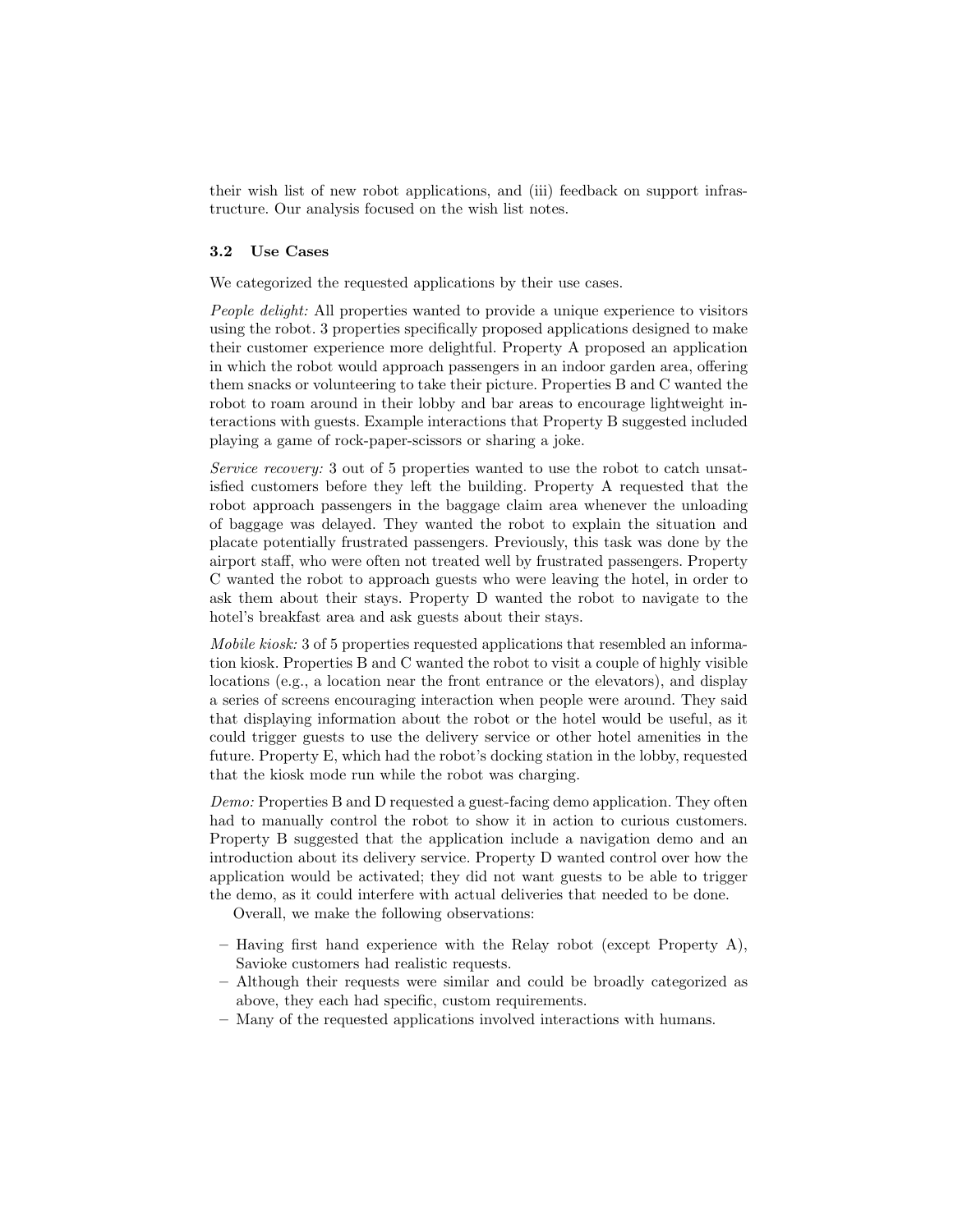

Fig. 1. Example applications written in  $iCustomer$  (a) Simple interactive application; the robot first waits for a user to engage in interaction by pressing a button. It then plays a sound and shimmies in response. (b) Approaching a person application; the robot finds nearby people using findPeople, randomly selects a person, and approaches them. The goToUntil primitive returns true if the robot successfully reaches the destination and false if it is interrupted by a person tapping its touchscreen.

## 4 iCustomPrograms

The software for the original room service functionality of the Relay robot was developed by Savioke's team of engineers and programmers. This team could implement many of the functionalities requested by customers (Sec. 3.2). However, given the diversity of requests from customers and the time it takes for custom software to be developed and deployed, this approach would not be scalable as the number of customers increase. Instead, Huang et. al developed CustomPrograms [7] to enable non-technical Savioke employees (e.g. marketing representatives, customer satisfaction managers, designers) as well as customers (e.g. hotel staff) to program the Relay robot. In this paper, we extend Custom-Programs with an emphasis on interactive behaviors, which were a part of the applications requested by customers.

#### 4.1 CustomPrograms

CustomPrograms allows users to build applications for robots by composing a set of capabilities, known as primitives, with general-purpose programming constructs like variables, loops, conditionals, and functions [7]. Applications are started manually and end when there are no more instructions to run.

Huang et al. implemented CustomPrograms for the Relay robot, including four categories of primitives: navigation, screen interaction, lid control, and battery state. The main navigation primitive was  $\boldsymbol{g}o\boldsymbol{\mathrm{To}}$ , which made the robot navigate to a given location. The shimmy primitive was a short side-to-side swaying to convey happiness. Screen interaction primitives included displaying messages (displayMessage), receiving user input (e.g., askMultipleChoice, askPasscode, askRating), and playing non-anthropomorphic sounds (playSound). The other primitives controlled the robot's lid or read the battery level.

CustomPrograms can be used to program simple interactive applications. For example, Huang et al. developed a demo application in which the robot went to several predefined locations, and offered a snack to nearby people.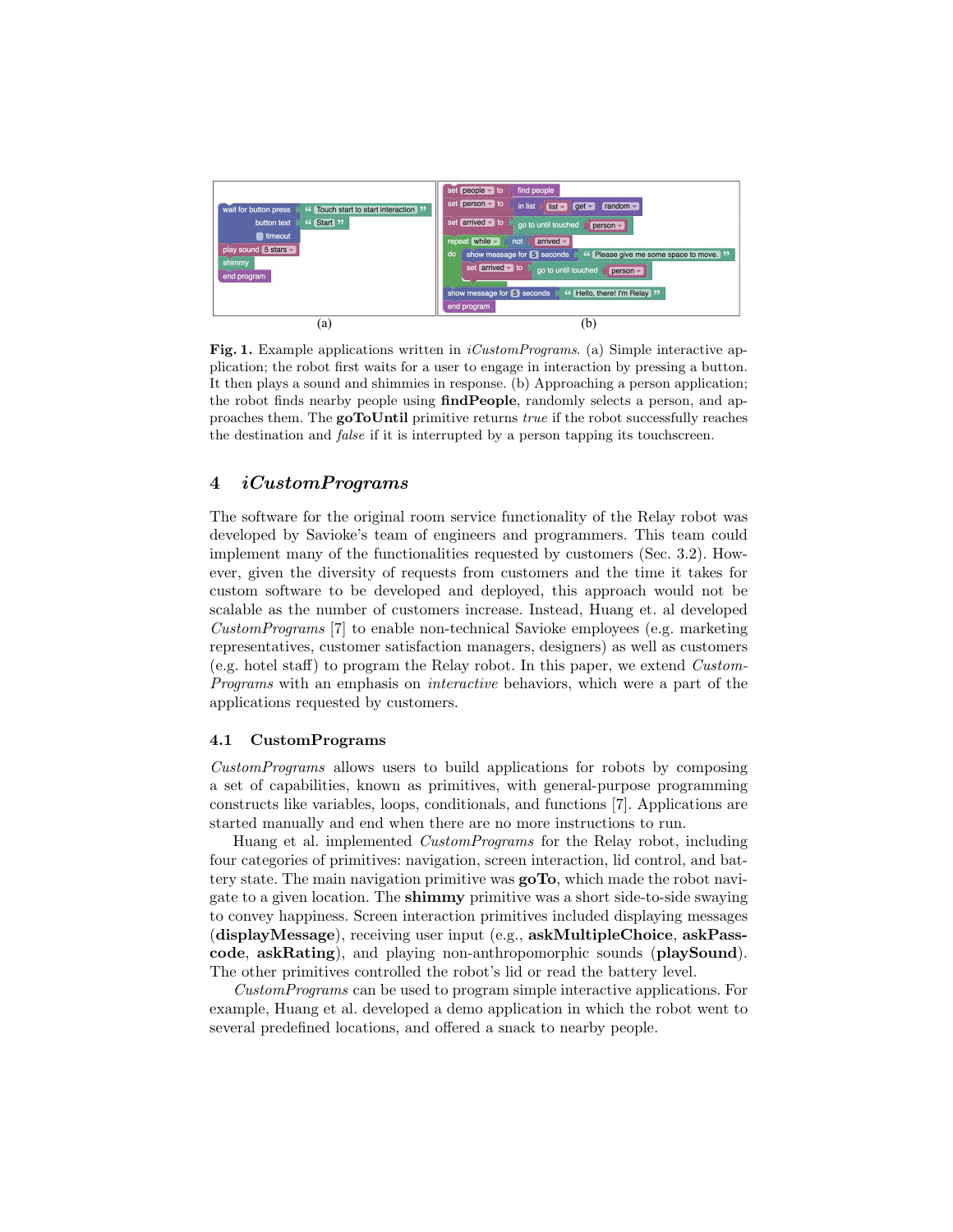#### 4.2 Supporting People-Aware Behaviors

One key capability that was needed for the applications described in Section 3.2 was the ability to find and navigate to people. In *CustomPrograms*, the robot could only go to predefined locations and wait for people to interact with it. Hence, we created iCustomPrograms, a modified CustomPrograms that included a findPeople primitive. findPeople returned a list of locations where people were detected. This enabled users to create applications in which the robot approached people or recognized when someone was walking towards it. Example applications written in iCustomPrograms are shown in Fig. 1.

#### 4.3 Field Study I: Airport Trials

In February 2016, we visited Property A for a two-week period. We used  $iCus$ tomPrograms with their staff to develop two interactive applications:

Passenger Delight: In this application, the robot visited waypoints in the airport's indoor garden area. At each waypoint, it waited and approached people around it. To encourage interaction, it played a beeping sound and displayed an on-screen greeting. When a passenger started the interaction, it played a sound, displayed greeting messages, and opened its bin with snacks inside. It also did a shimmy, as an enthusiastic gesture. It then said goodbye using on-screen text and a beeping sound, and moved to the next waypoint or detected person.

Service Recovery: This was a similar application to Passenger Delight, but it ran in the baggage claim area whenever the unloading of baggage was delayed. Compared to Passenger Delight the robot was more professional. For example, we removed the enthusiastic shimmy and changed the on-screen text to politely explain the baggage situation.

We ran four trials to evaluate these applications. *Passenger Delight* was deployed for the first two trials, which took a place in the indoor garden. Service Recovery was deployed for the last two, which took place in the baggage claim hall. Each trial lasted 3 to 4 hours. To maximize engagement, the trials were run during Chinese New Year weekend.

For each trial, 2 to 5 airport staff members and 1 or 2 Savioke employees were present, monitoring the robot from less than 15 meters away. We tried not to interact with the passengers; however, airport staff did intervene when unexpected events happened. Examples included children acting mischievously with the robot or encountering non-English speakers.

#### 4.4 Findings

We recorded observations and notes from all the meetings and trials, and conducted follow-up interviews with personnel. We identified three themes:

Problems with approaching people: The robot had difficulty approaching people naturally. While navigating to the location of a detected person, curious crowds of people would often form around the robot, surrounding it. The robot was not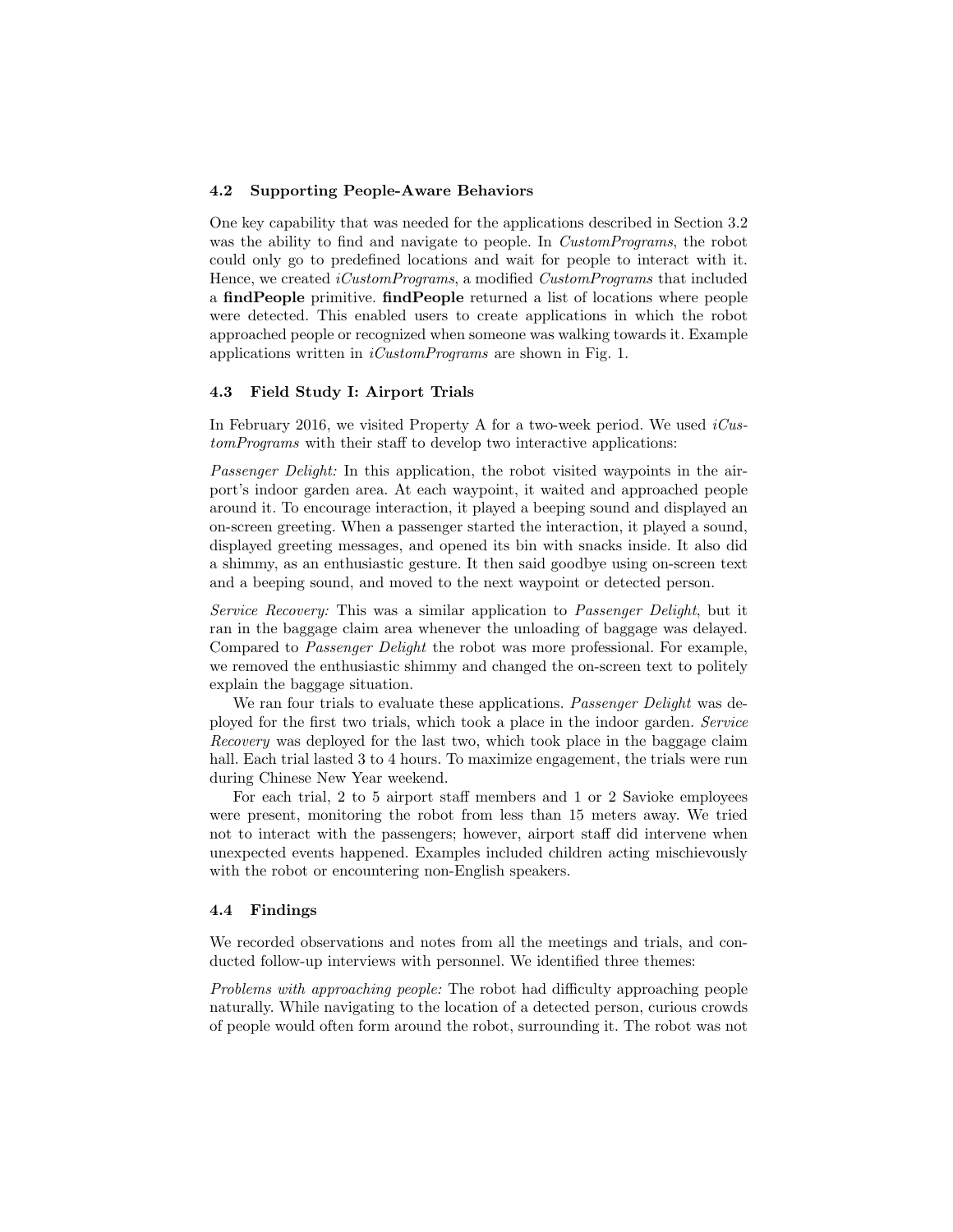

Fig. 2. Pictures from the trials held at Property A. (a) On-screen text when the robot was navigating and (b) encouraging people to interact with it. (c) The robot with the Chinese New Year decal on. (d) The robot interacting with passengers.

programmed to recognize this situation, and continued trying to navigate to its goal location, instead of starting the interaction. This often led to people getting confused or frustrated with the robot. We resolved the issue using on-screen text asking for a clear path (Fig. 2), which helped the robot go through crowds.

Initiating interactions via movements and sounds: The robot initiated interactions with users in unplanned ways, e.g., just by driving around. People would follow the robot, and even tap the screen while the robot was still moving. Additionally, people noticed the robot when it played sounds.

Desire for richer control over interactive elements: The airport staff wanted the robot to have a "brighter" or "more playful" personality. They asked to have more sounds and pre-programmed movements, as well as a way to choreograph them together to make the robot look "happier." They witnessed some passengers saying "Hello" and "Goodbye" to the robot, and requested text-to-speech so the robot could respond. Finally, they also requested the ability to play background music and to format text (e.g., changing font size or adding line breaks).

# 5 Enhancements and Evaluation of  $iCustomPrograms$

## 5.1 System Enhancements

Based on our findings, we enhanced  $iCustomer$   $Programs$  as follows:

Supporting touch-to-interact: As described in Section 4.4, the robot experienced problems with people surrounding it while navigating. This was because the robot was programmed to not respond to screen input until it was done navigating. To address this, we added the **goToUntil** primitive to *iCustomPrograms*. goToUntil was like goTo, but it stopped navigating when someone touched the robot's screen. Using this made the robot behave more naturally with crowds,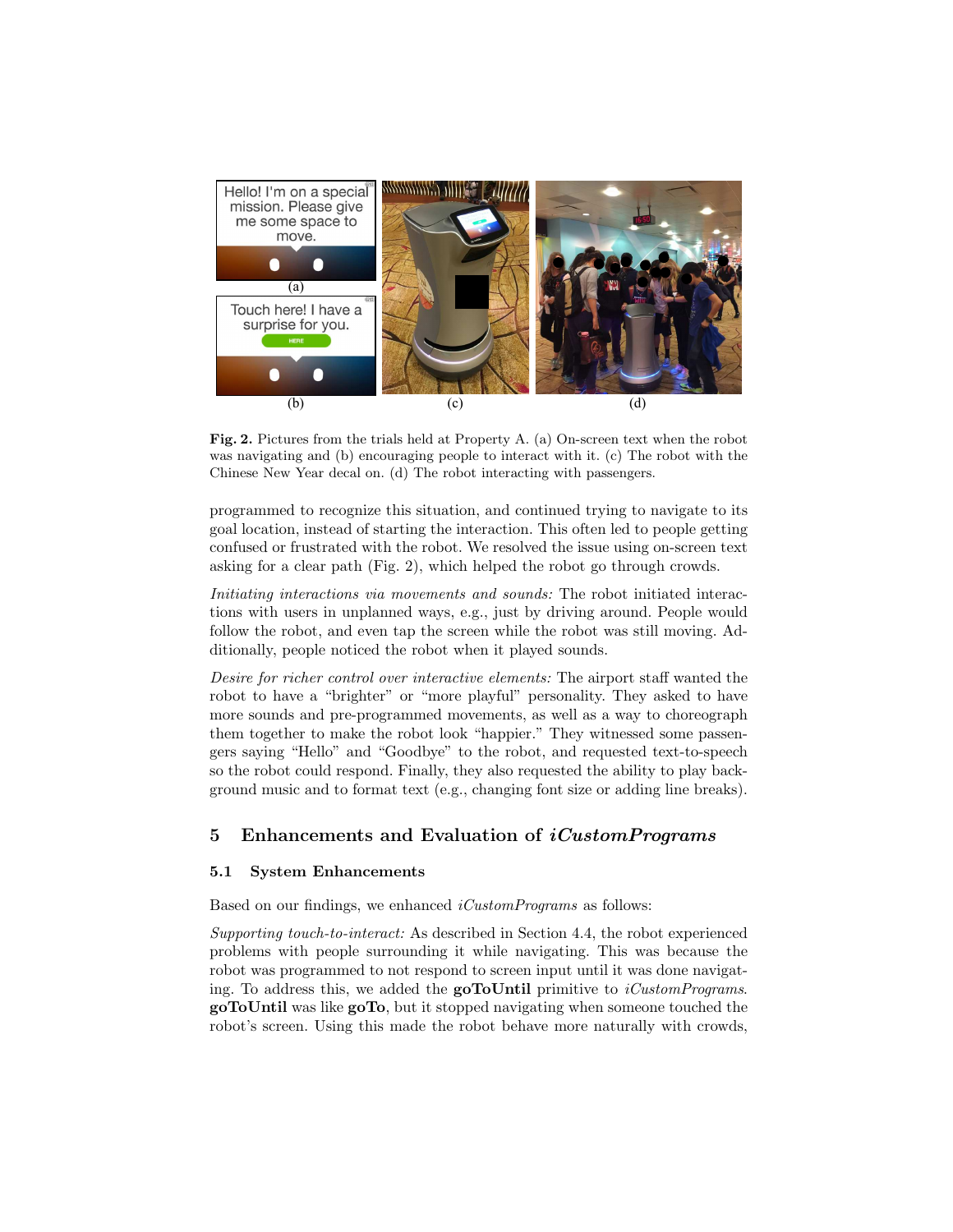as they could now get the robot's attention by tapping its screen. Fig. 1b is an example application illustrating the touch-to-interact behavior.

Richer control over interactive elements: We enabled users to format on-screen text in *iCustomPrograms* using HTML. We also updated the **playSound** primitive to play sounds asynchronously. In the original CustomPrograms, sounds were played synchronously, meaning that the robot could not navigate or respond to screen input while a sound was playing. With our change, *iCustomPrograms* supported playing long-running background music, as well as choreographing sounds with movement or on-screen interactions.

#### 5.2 Improved Social Applications

We developed two new social applications using the updated *iCustomPrograms*.

People Delight was based on the Passenger Delight application, but was designed for use in more than just airports. It used **goToUntil** to start the interaction if a person tapped the robot's screen while it was navigating. The on-screen text was adjusted to be more property-agnostic. We also added more sounds and in-place movements to attract more attention to the robot and make the main interaction more lively.

The second application, Mingle in Place, was developed for smaller properties that did not want to have the robot navigating around continuously. When the application was launched, the robot navigated to a preset location and displayed three options. The first option was a demo, in which the robot described itself and its delivery service. The second option was to have the robot tell a joke. The third option was to pose for a picture, in which the robot displayed "Cheese!" on its screen. The robot played 3 to 4 different sounds during the interaction and made in-place movements. If no one interacted with the robot for over a minute, the robot attracted attention by rotating left and right while making a whistling sound. The application stopped when the battery went below a predefined threshold, or when the operator canceled it.

#### 5.3 Field Study II: Trials at Five Properties

The first author demoed the People Delight application to Property A in February 2016 and provided a manual describing how to use it. Between March and May 2016, a Savioke customer satisfaction manager repeated the procedure with Mingle in Place at Properties B–E. For the hotels, room service deliveries continued to be the primary function of the robot. The properties ran *Mingle in* Place on the robot when they wanted; we did not ask them to do so for the purposes of the study.

We conducted semi-structured interviews with a staff member from Properties A, B, C, and E, after they had used the applications for at least 2 weeks. All interviewees said that the robot had successfully interacted with visitors. Property A reported that during Easter weekend, the robot was used from 10 a.m. to 6 p.m., interacting with about 500 passengers. They also said that children 7 and up, young adults, and group travelers interacted most with the robot.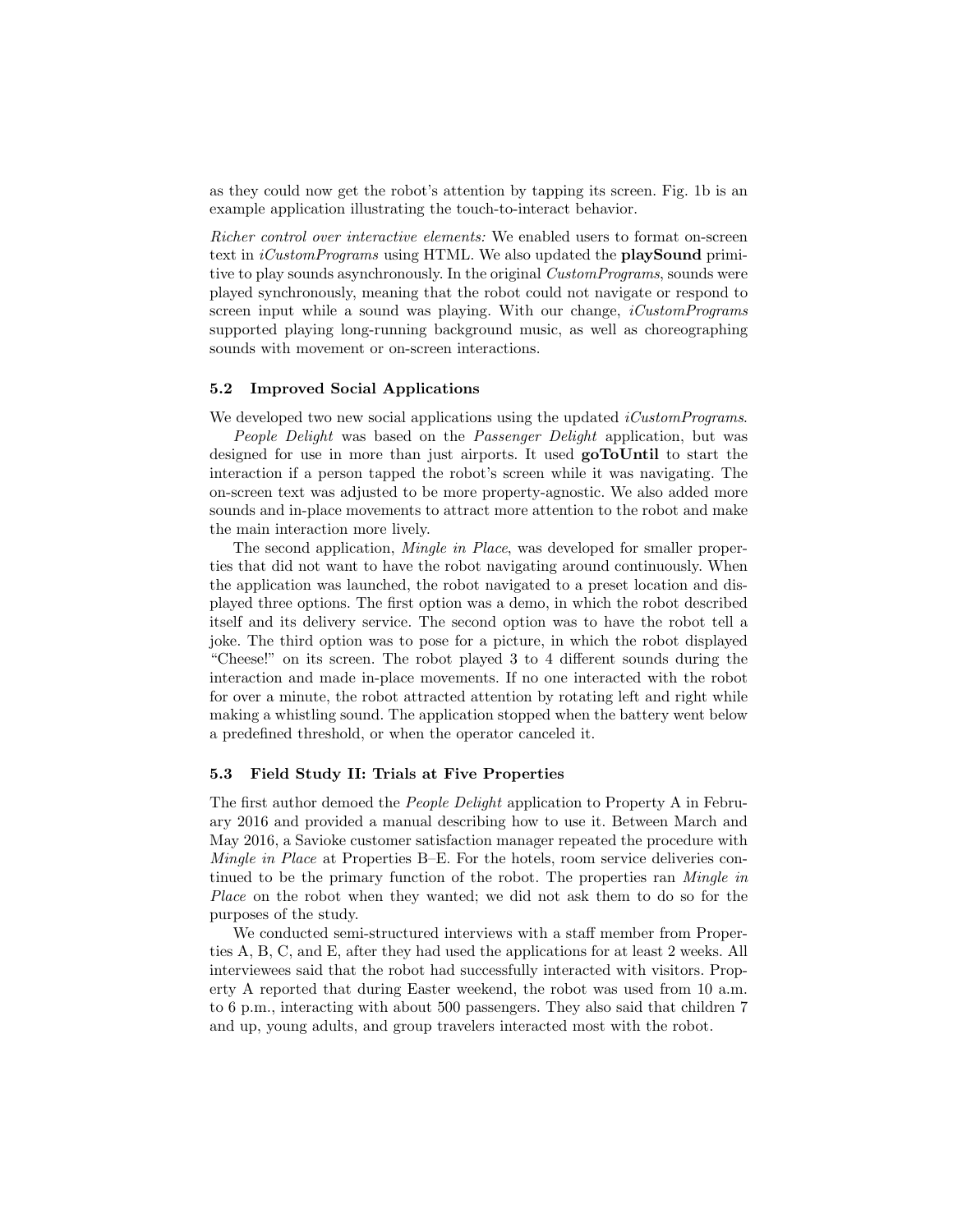Properties B, C, and E reported that their guests enjoyed interacting with the robot, especially on weekends. As with Property A, they noted that families with children and groups were most interested in interacting with it. Property E pointed out that their robot was often too busy running deliveries to use Mingle in Place. 3 out of 4 interviewees said that the sounds and movements of the robot helped initiate interaction with people. However, 2 out of the 4 interviewees wanted the robot to be even more interactive and have more sounds.



Fig. 3. (a) Weekly *Mingle in Place* usage by property. (b) Pictures taken at Property A during the field study over Easter and (c) another local holiday weekend.

We recorded the number of times the Properties B–E ran *Mingle in Place*, shown in Fig. 3a. Due to logistical problems, we could not collect any usage measurements from Property A. Properties B and C ran Mingle in Place the most overall. These two properties had proposed the People Delight application during our formative study (Section 3.2). For most properties, the number of runs peaked in the first two weeks and gradually decreased after, which could indicate a novelty effect. However, as we heard from Property E, low usage of the application could be due to the robot being busy with room service deliveries instead. And, during the study period, all of Properties B–E had run the application at least once a week.

Although we lack usage measurements from Property A, they reported that they used People Delight the most during Easter weekend and over another local holiday weekend in May 2016. They also said that staff members used iCustomPrograms to customize the contents of People Delight for each occasion, and applied festive decals to the robot's body (Fig. 3b,c).

## 6 Conclusion

This paper's formative study showed that service industry workers desired socially interactive behaviors for their robots. We presented iCustomPrograms, a